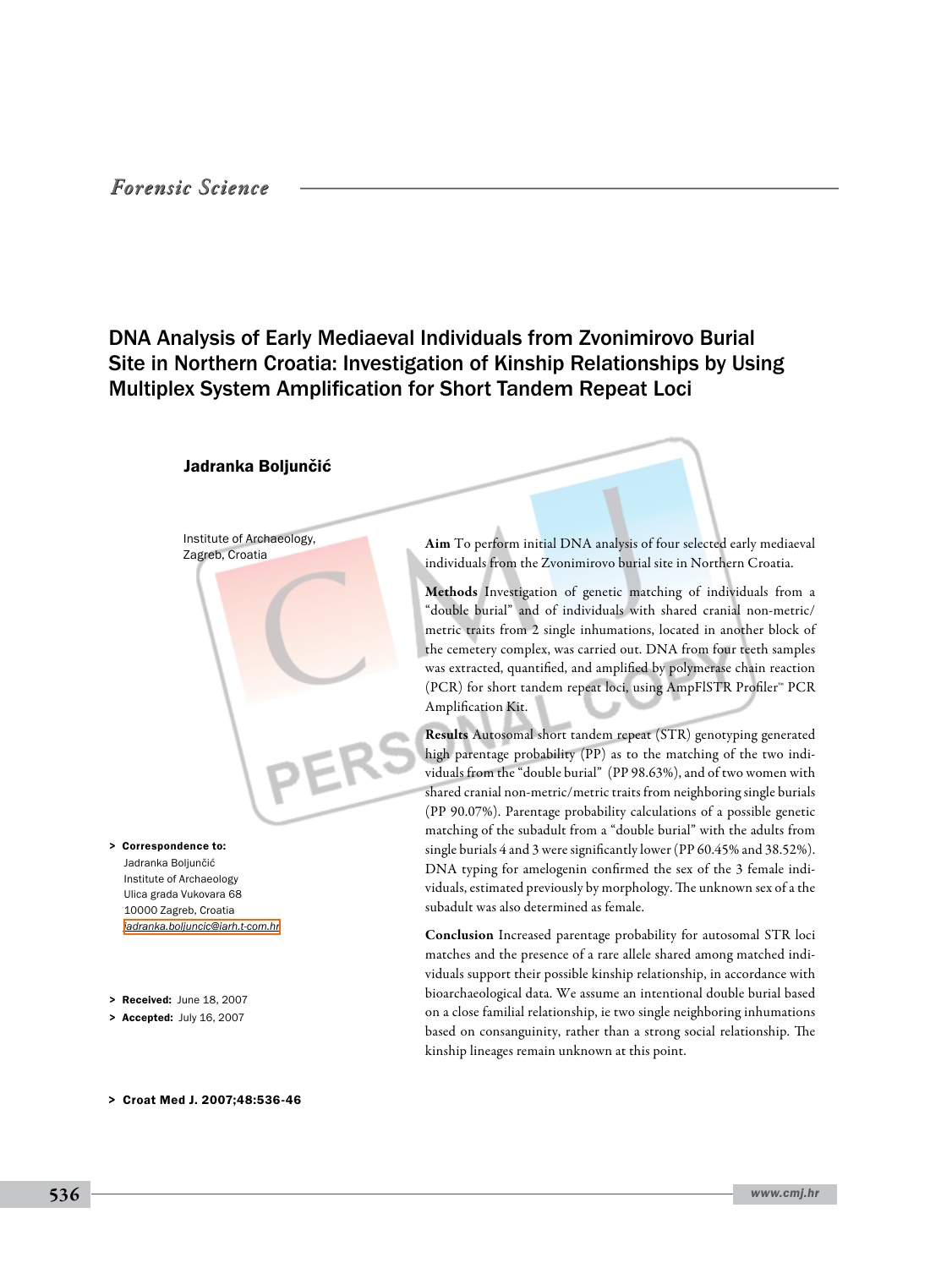DNA analysis has recently become one of the most advanced tools broadly employed in the investigation of relatedness within burial groups (1-5). Genetic relationships within and between burial sites are of help in understanding both the organization of inhumation places and the origin of unearthed individuals in reference to a single or limited number of family groups (5). Kinship analyses of double burials are particularly interesting in terms of the possibility of uncovering consanguinity or strong social relationships among such individuals (6-8).

However, except for a few cases of ancient DNA studies (9-11), the full advantage of DNA analysis is still not being taken in Croatian bioarchaeology (12). The major problem appears to be the cost of chemicals used in the procedure, along with other priorities for DNA typing in Croatia, such as the identification of war victims from mass graves (13-17) and in forensic medicine (9,14,18,19). A further problem is DNA degradation, contamination, or the presence of inhibitors (11-19). Damaged DNA templates in very old bones/teeth with a minute amount of cells occasionally lead to the elimination of a single or, in the worst case, all alleles, providing only non-reproducible results (20). Water or soil can also damage genomic DNA and make personal identification extremely difficult (18).

As in forensic DNA testing (18), genetic analysis of bioarchaeological samples requires the use of short sized loci, amplified by polymerase chain reactions (PCR), with short tandem repeat (STR) loci. Autosomal STRs have been used in the study of close parentage relationships due to excellent discrimination power (5,18) and are suitable markers for ancient DNA typing because of their small size and recognition of sample contamination by modern DNA (21). Because of the possibility of simultaneous amplification and reduction to an absolute minimum of the amount of sample material necessary for kinship analysis (5,9), we gave priority to STRs in performing an investigation of possible kinship relationships of mediaeval individuals from the Zvonimirovo site in Northern Croatia. To the best of our knowledge, this work represents the only attempt in Croatian bioarchaeology to perform an investigation of possible kinship relationships among individuals from a burial site.

#### **Materials and methods**

#### *Skeletal material*

Zvonimirovo is an early mediaeval cemetery arranged in rows, located in Virovitičko-Podravska County. The excavation of the site started in 1993. The findings, ie grave enclosures recovered, indicate a chronological classification to the Bijelo Brdo Culture of the 11th century (22).

The study was focused on initial DNA typing of four selected individuals, because we could not perform DNA typing of the entire Zvonimirovo burial series. The investigation of autosomal STR loci matching included the 2 individuals from Zvonimirovo burial 7 (or burial 22, according to the new corresponding designation; Ložnjak Dizdar, personal communication). This was supposed to be a "double burial," although it was considered a single burial by Tomičić (22). Two sets of remains with partially preserved cranial and absent or scanty postcranial inventories, belonging to an adult female and a subadult were unearthed from a burial with a scanty archaeological inventory. Sex of the adult was estimated according to Krogman and Işcan (23) and Bass (24). Sex of the subadult could not be estimated by standard morphological procedures because of very young age and consequent lack of morphological indicators of sex. Adult age at death was estimated according to Meindl and Lovejoy (25) and Lovejoy (26). The subadult's age at death was estimated according to dental eruption criteria after Ubelaker (27).

Two samples (1 and 2,) were processed for DNA typing in order to investigate whether the 2 individuals in a supposed "double burial" were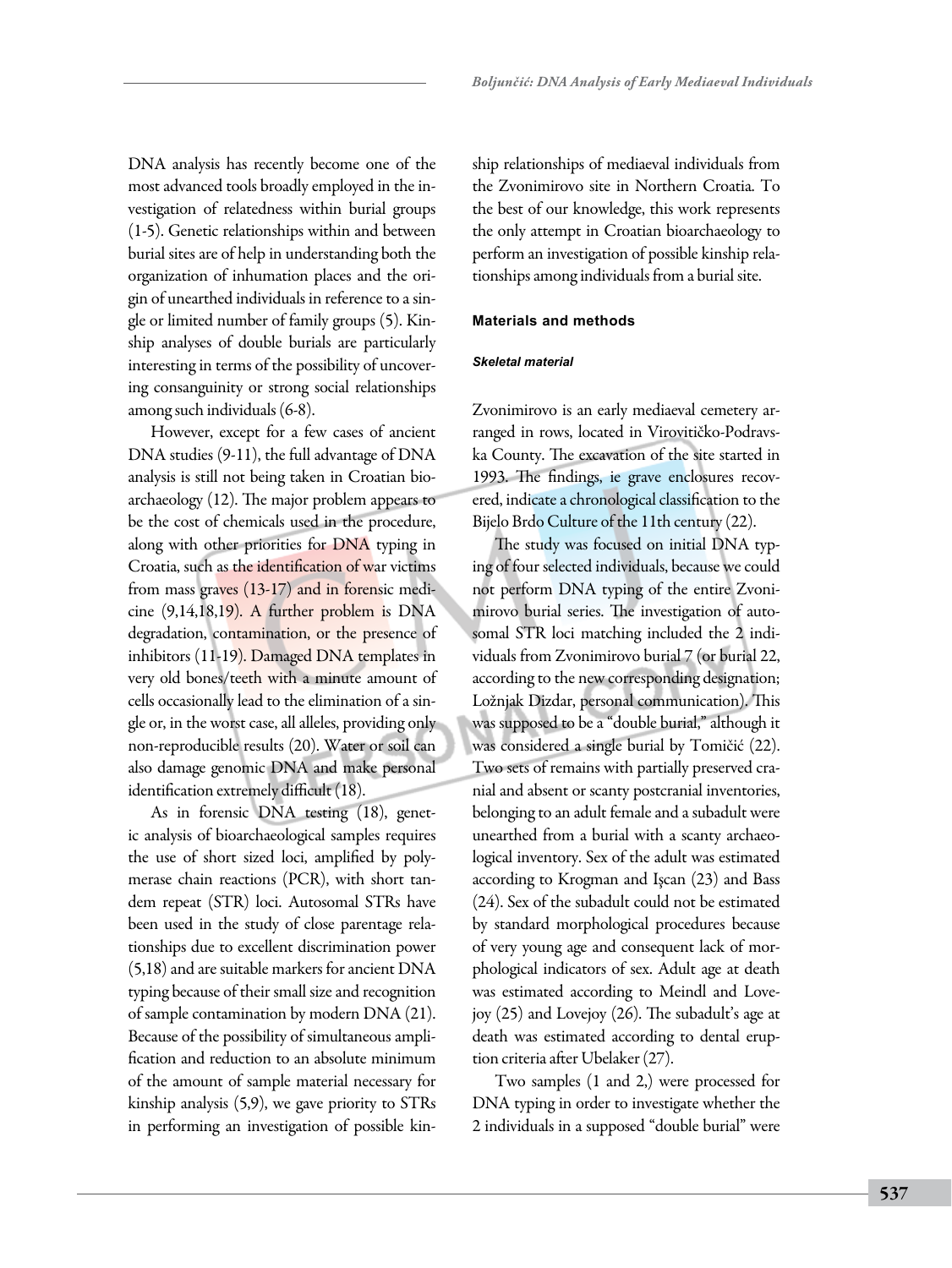possibly related, or this was merely a case of randomly buried unrelated remains. No other double burials have yet been found in the available Zvonimirovo burial series.

The investigation of a possible genetic matching was also performed for female individuals from 2 neighboring single inhumations from the same grave row – Zvonimirovo 3 and 4 (28) with shared cranial non-metric traits. Metric traits, ie cranial phenotype affiliation shared between the 2 individuals also pointed to their possible relationship (28). Burials were located in another block of the same cemetery complex (22). Two samples (sample 3 and 4) were processed for STR genotyping in order to investigate whether the inhumation of the 2 females in the 2 neighboring burials was a consequence of their possible kinship relationship. Grave inventory pointed to a strikingly different social status (22).

Sex determination was performed using the amelogenin (AMEL) sex-typing locus for the 3 female individuals (Table 1), whose sex was estimated by morphology.

| Table 1. Teeth samples used for DNA typing at 10 short tandem   |
|-----------------------------------------------------------------|
| repeat (STR) loci, obtained from 4 individuals from Zvonimirovo |
| early mediaeval burial site*                                    |

| Sample         | Burial No. | Age group/sex of the individual                                                                      |  |  |  |
|----------------|------------|------------------------------------------------------------------------------------------------------|--|--|--|
|                |            | adult/female                                                                                         |  |  |  |
| $\mathcal{P}$  | 71         | subadult/unknown sex                                                                                 |  |  |  |
| 3              | 3‡         | mature/female <sup>§</sup>                                                                           |  |  |  |
| $\overline{4}$ | 4‡         | young adult/female <sup>§</sup>                                                                      |  |  |  |
|                |            | $+7.$ , the three constant $+0.00$ $+0.00$ and $-1.$ and $-1.$ and $-1.$ and $-1.$ $-1.$ $-1.$ $-1.$ |  |  |  |

\*Zvonimirovo series 1993-1998 stored at the Institute of Archaeology in Zagreb, Croatia.

†Year of excavation 1995 – "the double burial."

**‡**Year of excavation 1993 – two neighboring single inhumations. §Age and sex are taken from ref. 28.

# *Sample preparation*

Teeth samples were used for DNA typing procedure, because teeth have been shown to be the best sources of DNA, as dental enamel, which is the hardest substance in the human body, protects the DNA rich pulp and dentin and ensures a good quality of isolated DNA (29,30). As the DNA of the pulp cells degrades faster in damaged teeth with the pulp opened and the tissue

exposed to the environment (31), only best preserved teeth were processed in the analysis.

Teeth corresponding to four individuals (2 from "double burial" 7, 2 from single burials 3 and 4) were used for the sample preparation. The teeth were thoroughly cleaned. All traces of tissue in the teeth cavities were removed using razor blades and the teeth surfaces were cleaned by abrasion with a grinding tip (or drill bit) and sandpaper. The teeth were crushed into small fragments and stored in sterile polypropylene tubes at -20°C until analyzed.

About 1 g of the teeth was rinsed with deionized water several times and left to air dry. The teeth fragments were cleaned in a 5% sodium hypochlorite solution, in deionized water several times, then in 70% ethanol. They were then poured into clean and labeled weight boats and allowed to air-dry overnight in a laminar flow hood. The material was pulverized with a mill or frozen samples were crushed by hammering with liquid nitrogen. The material had to be pulverized into a very fine powder before adding the extraction buffer.

#### *DNA extraction*

The powdered teeth were transferred into 2 sterile 15 mmL conical tubes. Three mL of extraction buffer: 100 mmol/L Tris – (hydroxyl-methyl) amino methane/hydrochloride (Tris-HCl), pH 8.0; 1M sodium chloride; 100 mM ethylene-diamine-tetraacetic acid (EDTA), pH 8.0; 10% sodium dodecyl sulfate (SDS), and 100 µL proteinase K (20 mg/mL), was added to each tube. The tubes were incubated at 56°C for 48 hours with intermediate shaking. The solutions were then extracted 3 times (or until the upper aqueous layer was completely clear) with equal volumes of phenol/chloroform/isoamyl alcohol (25:24:1) and then centrifuged. The aqueous layer was extracted with water-saturated *n*-butanol and centrifuged. The aqueous phase was concentrated using Centricon-100 micro concentrator tubes and centrifuged. Afterwards, the residue was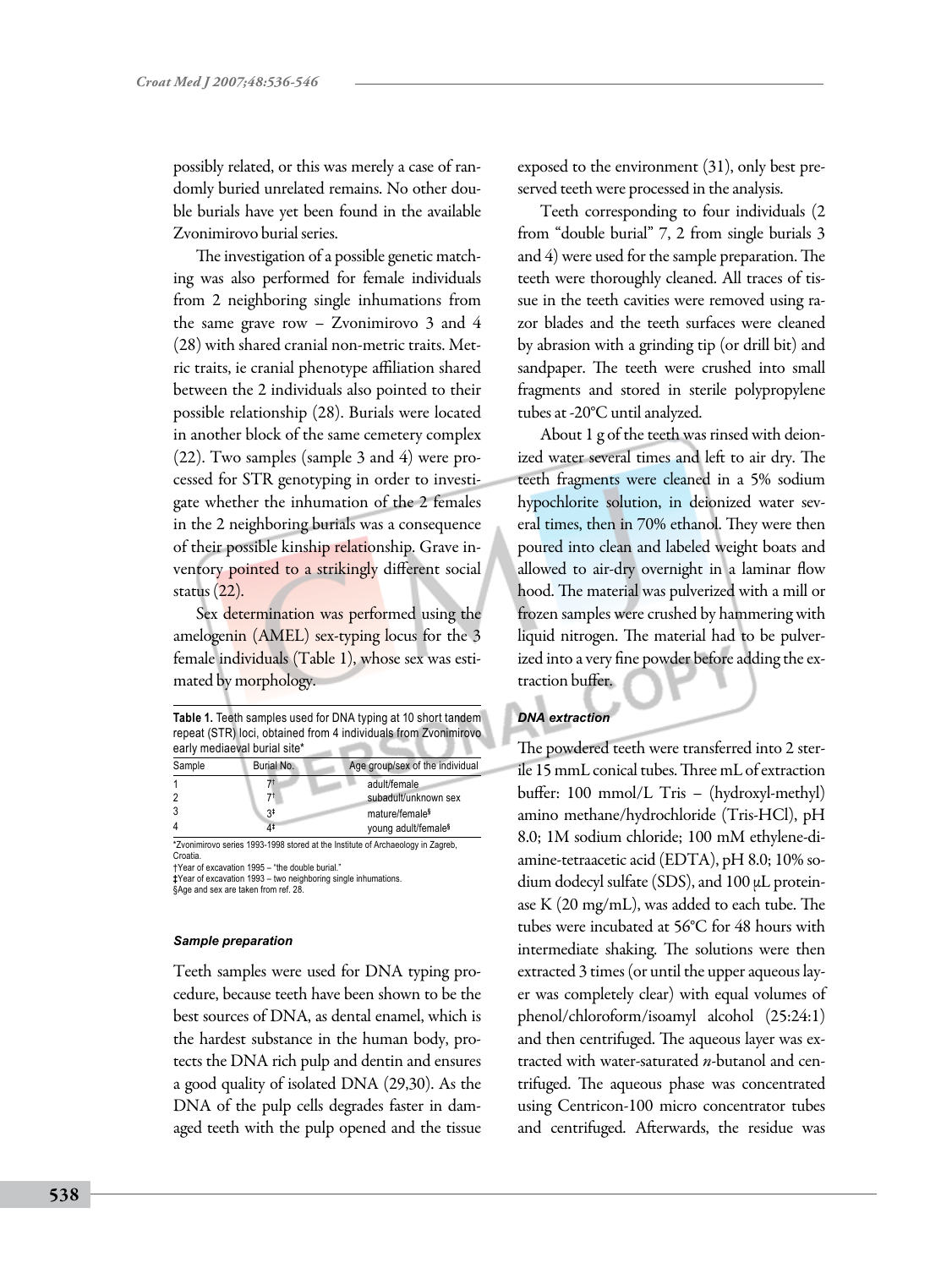washed 3 times with 2 mL of TE buffer (10 mM Tris-HCl pH 7.5; 1 mM EDTA pH 8). The recovered DNA was stored at 4°C (14,32,33).

#### *DNA quantification*

The total DNA was evaluated using agarose gel electrophoresis (ethidium bromide staining) and absorbencies at 260 and 280 nm were measured by spectrophotometer (Ultrospec 2000. Pharmacia Biotech). The A260/A280 ratios were used to evaluate the quality of the extracted DNA (33).

Before concluding on possible absence of amplifiable DNA in a sample, it was necessary to confirm that the inhibitors of Taq polymerase were not present in the preparation. QRT-PCR was performed in total volume of 25 μL containing 2 μL of DNA extract, Quantifiler human primer mix, and Quantifiler PCR reaction mix with thermal cycling conditions according to the manufacturer's protocols (34).

Data were collected using the ABI PRISM 7000 Sequence Detection System (Applied Biosystems, Foster City, CA, USA). Data analysis was performed with ABI PRISM 7000 Sequence Detector Software (SDS), version 1.0 to generate the individual standard curves from each experiment and to calculate the DNA amount from each unknown sample.

#### *PCR amplification and typing*

The repeatedly extracted and purified DNA was amplified on the Perkin-Elmer Thermal Cycler 9600, using the AmpFlSTR Profiler<sup>™</sup> PCR Amplification Kit (Applied Biosystems, Foster City, CA, USA), following the recommended protocol. The typing of polymerase chain reaction (PCR) products was performed on ABI Prism 310 Genetic Analyzer (Applied Biosystems). The internal standard was Rox-350 (14,33,35). Nine autosomal short tandem repeat (STR) loci and the sex-determination locus amelogenin were simultaneously amplified.

#### *Statistical analysis*

Microsoft Excell 2000 (Microsoft, Seattle, WA, USA) was used for statistical calculation. Calculations for statistical probability of matching were performed according to the cited protocols (18). Parentage probability was calculated by combining the data on the population frequency estimates for a forensic paternity case and forensic identity case for individual loci and their combinations (18). The allelic frequencies quoted in the Tables are from the database on general Croatian population obtained from the Department of Pathology, Forensic Medicine and Cytology, Split University Hospital (Split, Croatia).

#### **Results**

Investigation of a possible relatedness among 2 individuals (samples 1 and 2) from burial 7 by DNA typing for autosomal STRs generated very high matching probability at 6 STR loci alleles, with high parentage probability (PP 98.63%) (Table 2). Two sets of partially preserved human remains were unearthed from a supposed "double burial." They belonged to an adult female and a subadult (Table 1). The increased paternity index (PI) obtained for the matched individu-

| Table 2. Parentage probability calculation for genetic matching at 6 short tandem repeat (STR) loci in samples 1 and 2 (double burial) |          |                |             |         |                   |          |                              |  |  |
|----------------------------------------------------------------------------------------------------------------------------------------|----------|----------------|-------------|---------|-------------------|----------|------------------------------|--|--|
| Locus                                                                                                                                  | Sample 1 |                | Sample 2    |         | Allele frequency* |          | Paternity index <sup>†</sup> |  |  |
|                                                                                                                                        |          | Shared alleles |             | a       |                   | total    |                              |  |  |
| vWa                                                                                                                                    | 16       | 16             | 16:17       | 0.16667 |                   | 0.166667 | 2.999994                     |  |  |
| FGA                                                                                                                                    | 20       | 20             | 20:23:24:25 | 0.07937 |                   | 0.079365 | 6.300006                     |  |  |
| <b>TH01</b>                                                                                                                            |          | 6              | 6:8:9.3     | 0.23810 |                   | 0.238095 | 2.100002                     |  |  |
| <b>TPOX</b>                                                                                                                            |          |                | 8:11        | 0.50397 |                   | 0.503968 | 0.992127                     |  |  |
| CSF1PO                                                                                                                                 | 10       | 10             | 10:12       | 0.28175 |                   | 0.281746 | 1.774648                     |  |  |
| D5S818                                                                                                                                 | 10:13    | 10:13          | 10:12:13    | 0.05952 | 0.18254           | 0.242064 | 1.032785                     |  |  |

\*Allele frequencies in the general Croatian population (data from the Department of Pathology, Forensic Medicine and Cytology, Split University Hospital, Split, Croatia). †Paternity index was calculated after ref. 18. Using the known allelic frequencies of the general Croatian population, the probability of parentage for this case was calculated to be 98.63%.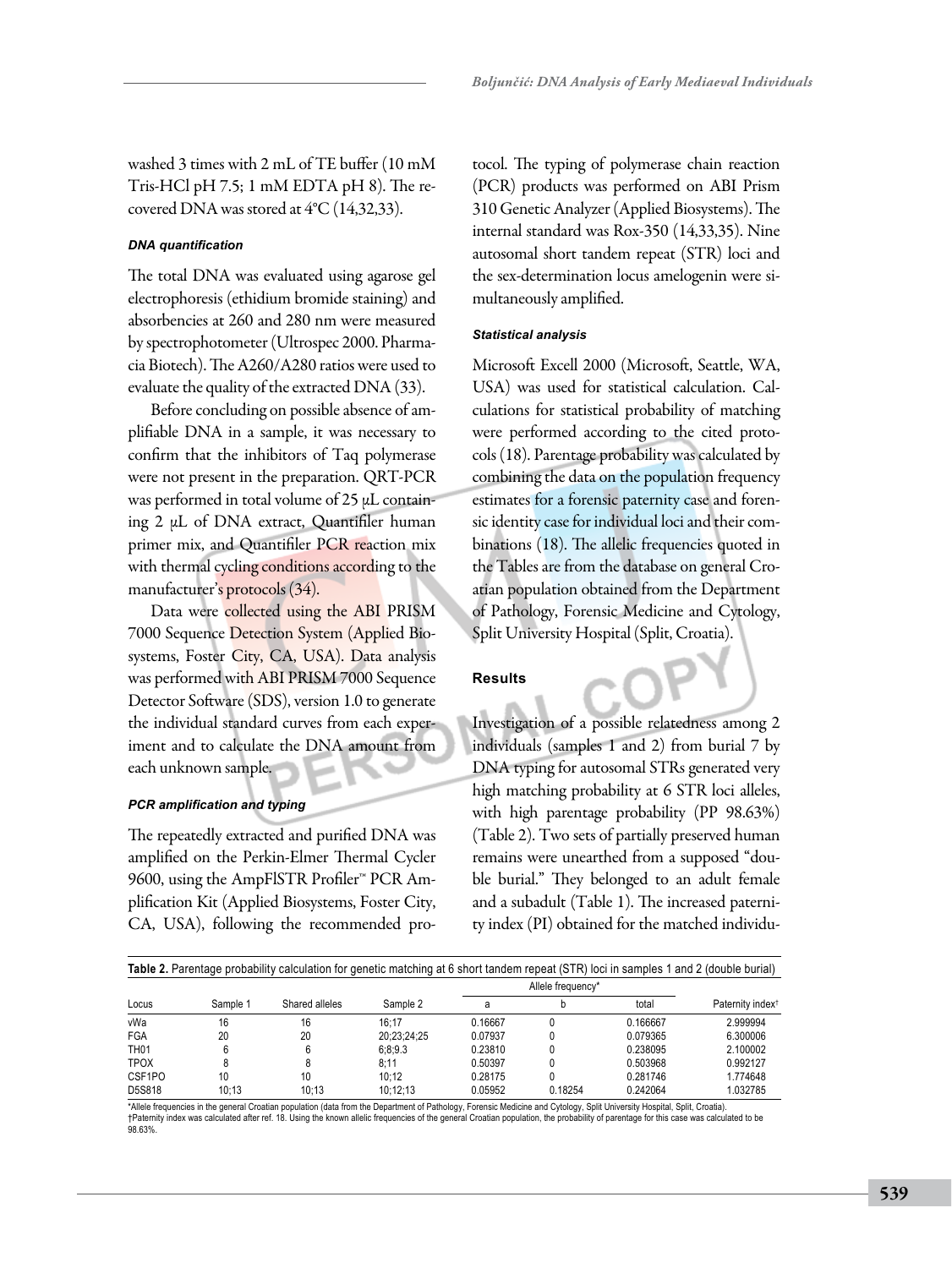als (Table 2) was apparently related to the presence of a shared rare allele 20 of the FGA locus. This allele has the frequency of only 7.94% in the general Croatian population (Table 2), and sharing such a rare allele increases the probability of relatedness among 2 individuals (18). Although the allele 10 of the D5S818 locus had an even lower frequency in the general Croatian population (5.95%), its conjunction with the allele 13 (18.25%), and consequent increased summarized allelic frequency of 24.21%, decreased the respective paternity index calculation (Table 2). The probability of biological relationship was calculated using the allelic frequencies of the general Croatian population. As for random man not excluded (RMNE) – the proportion of the population that could contribute all obligate alleles and cannot be excluded (18) – there was a 99.70% chance of non-exclusion of a random man from contributing obligate alleles.

We had a few cases of a loci dropout during the PCR procedure, ie the failure to detect an allele within a sample or to amplify an allele. A single locus dropout was obtained for sample 2 (locus D7S820), and 2 loci dropout for sample 1 (loci D3S1358 and D13S317). In addition, multiple allele presence was detected at some loci (Table 2).

DNA typing for amelogenin confirmed the female sex for both the adult and subadult in the supposed double burial.

The shared cranial metric traits, ie cranial phenotype affiliation (28) of the 2 female individuals from the single neighboring burials 3 and 4, suggested a possible relationship between the 2 individuals. The same is the case with the following shared cranial non-metric variants: lambdoid ossicles, epipteric bone, ossicle at asterion, supraorbital foramen, complete, ie incomplete. In addition, ossicle at lambda was present in the woman from a single burial 4 and a variant of the 3-part Inca bone in the female from a single burial 3, in conjunction with lambdoid ossicles (28). Besides, sagittal ossicles, mastoid foramen, posterior condylar canal, condylar facet double, and precondylar tubercle were present additionally in the young woman from a single burial 4. One has to point out that in terms of some given bilateral traits, the individuals exhibited asymmetry in their expression. The side exhibiting the maximum expression was closest to the true underlying genotype for the trait (36). One also has to point out that no biological relatedness in reference to non-metric traits was calculated for the Zvonimirovo summarized cranial series due to both severe fragmentation and damage, mainly in reference to the Zvonimirovo 1994 series (28), in addition to the Zvonimirovo 1995 series yielding just a few complete crania. Besides, a sample comprising just the 2 mentioned female individuals included in the study was too small to perform a biodistance study. Although suggestive in reference to a possible relationship between the individuals in question, the obtained morphological results could not yield reliable information as results of molecular study.

Examination of the 2 female individuals (samples 3 and 4) for possible STR loci matches generated high matching probability at 7 STR loci alleles with elevated calculated parentage probability (PP: 90.07%) (Table 3). The increased paternity index (PI) obtained for the 2 females in reference to the presence of a shared rare allele 20 of the FGA locus pointed to possible kinship relationship between the matched individuals. There was a 99.34% chance of not excluding a random man from contributing obligate alleles. During PCR a single locus dropout was obtained for sample 3 (locus CSF1PO) as well as sample 4 (locus D7S820) (Table 3).

Homozygosity was found in the individual from grave 4 (sample 4) at the allele 11 of the D13S317 locus and at allele 12 of the CSF1PO locus (Tables 3-4).

The sex of the individuals of apparently different social status – the older person was found with a few simple grave goods (jewelry), while the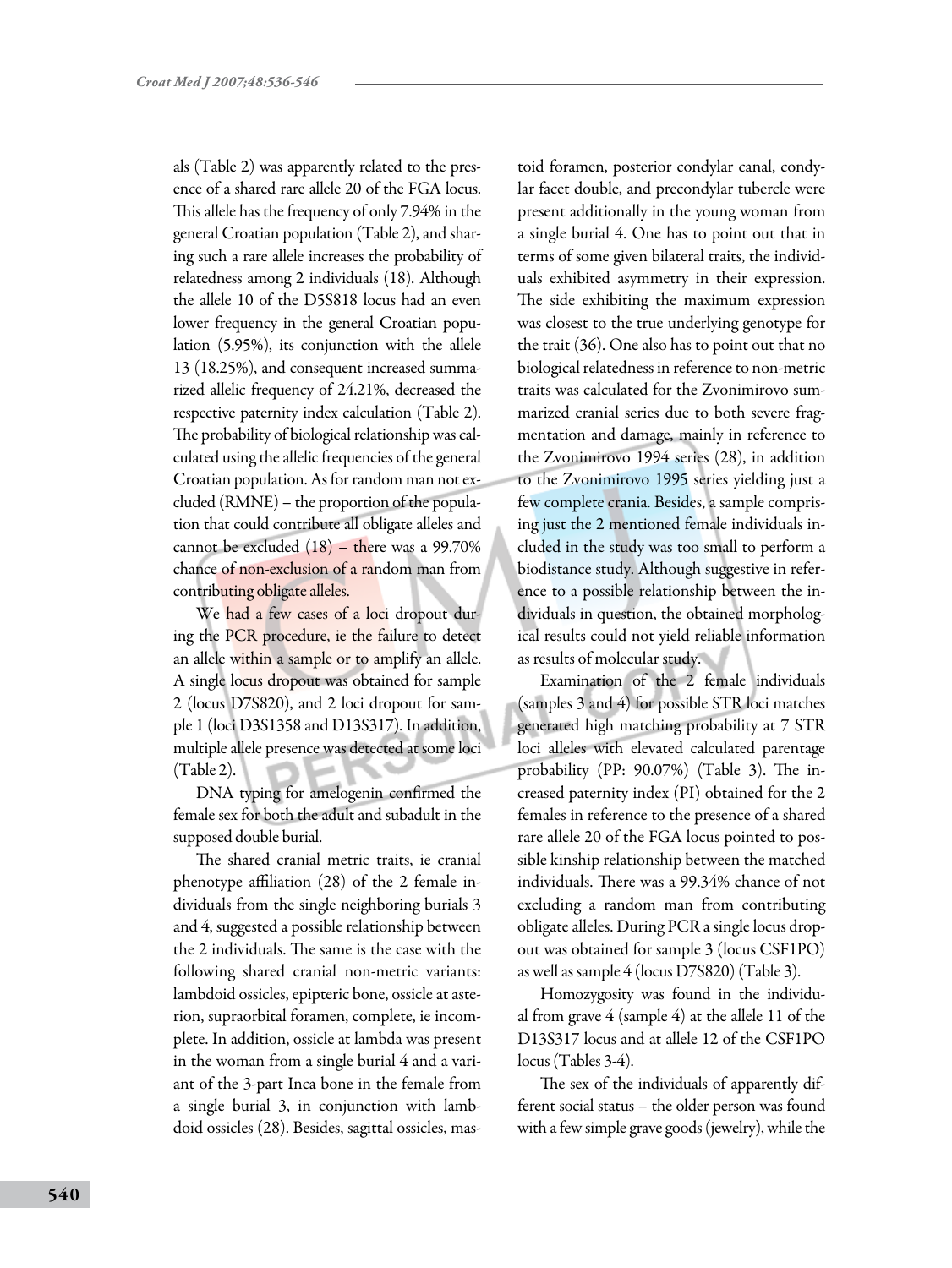young person had rich luxury artifacts (22) – was substantiated by DNA typing for amelogenin.

On the other hand, calculation of the matching probability at 8 STR loci for the subadult from burial 7 (the "double burial") and the young adult female from the single burial 4 (corresponding samples 2 and 4), generated a low parentage probability (60.45%) (Table 4). The latter was due to increased summarized allelic frequency (19.05%) in reference to the presence of a shared rare allele 20 of the FGA locus, in conjunction with allele 23, and decreased paternity index (PI). The same was the case with the allele 10 of the D5S818 locus. Although with a low frequency in the general Croatian population (5.95%), its conjunction with the common allele 12 of the D5S818 locus (35.71%), and consequent increased summarized allelic frequency (41.67%), decreased the respective paternity index calculation (Table 4). There was a 97.84% chance of not excluding of a random man (RMNE) from contributing obligate alleles.

Calculation of the matching probability at 7 STR loci for the subadult from the "double burial" 7 and the mature woman from the single burial 3 (corresponding samples 2 and 3) provid-

| Locus       | Sample 3 | Shared alleles | Sample 4* |         | Allele frequency <sup>†</sup> |          | Paternity index <sup>#</sup> |
|-------------|----------|----------------|-----------|---------|-------------------------------|----------|------------------------------|
|             |          |                |           | a       |                               | total    |                              |
| D3S1358     | 14:15:16 | 14:16          | 14:16     | 0.11111 | 0.24206                       | 0.353173 | 0.7078684                    |
| vWa         | 17:18    | 17             | 16:17     | 0.26587 | 0                             | 0.265873 | 8805971                      |
| FGA         | 18:19:20 | 20             | 20:23:25  | 0.07937 | 0                             | 0.079365 | 6.3000063                    |
| <b>TH01</b> | 9.3      | 9.3            | 6:8:9.3   | 0.26984 | 0                             | 0.269841 | 1.8529430                    |
| <b>TPOX</b> | 8:9:11   | 8:11           | 8:11      | 0.50397 | 0.27381                       | 0.777778 | 0.3214285                    |
| D5S818      | 11:12:13 | 12             | 10:12     | 0.35714 | 0                             | 0.357143 | 1.3404250                    |
| D13S317     | 8:11     | 11             | 11:11     | 0.36905 | 0                             | 0.369048 | .3548373                     |

\*Zvonimirovo female individual from a single burial 4 homozygous at the D13S17 site (allele 11). †Allelic frequencies in the general Croatian population (data from the Department of Pathology, Forensic Medicine and Cytology, Split University Hospital, Split, Croatia).<br>‡Paternity index was calculated after ref. 18. Us 90.07%.

| Table 4. Parentage probability calculation for genetic matching at 8 short tandem repeat (STR) loci in samples 2 and 4 |             |                |           |         |                               |          |         |                              |  |
|------------------------------------------------------------------------------------------------------------------------|-------------|----------------|-----------|---------|-------------------------------|----------|---------|------------------------------|--|
| Locus                                                                                                                  | Sample 2    |                |           |         | Allele frequency <sup>†</sup> |          |         |                              |  |
|                                                                                                                        |             | Shared alleles | Sample 4* | a       | b                             | c        | total   | Paternity index <sup>#</sup> |  |
| D3S1358                                                                                                                | 14:16:17    | 14:16          | 14:16     | 0.11111 | 0.24206                       |          | 0.35317 | 0.70786838                   |  |
| vWa                                                                                                                    | 16:17       | 16:17          | 16:17     | 0.16667 | 0.26587                       |          | 0.43254 | 1.15596245                   |  |
| FGA                                                                                                                    | 20:23:24:25 | 20:23          | 20:23:25  | 0.07937 | 0.11111                       |          | 0.19048 | 2.62501641                   |  |
| <b>TH01</b>                                                                                                            | 6:8:9.3     | 6:8:9.3        | 6:8:9.3   | 0.23810 | 0.16270                       | 0.269841 | 0.67063 | 0.74556315                   |  |
| <b>TPOX</b>                                                                                                            | 8:11        | 8:11           | 8:11      | 0.50397 | 0.27381                       |          | 0.77778 | 0.64285696                   |  |
| CSF1PO                                                                                                                 | 10:12       | 12             | 12:12     | 0.27381 | 0                             |          | 0.27381 | 1.82608378                   |  |
| D5S818                                                                                                                 | 10:12:13    | 10:12          | 10:12     | 0.05952 | 0.35714                       |          | 0.41667 | 1.19999904                   |  |
| D13S317                                                                                                                | 8:11        | 11             | 11:11     | 0.36905 | 0                             |          | 0.36905 | 0.67741866                   |  |

\*Zvonimirovo female individual from a single burial 4 homozygous at the CSF1PO site (allele 12) and the D13S17 site (allele 11).<br>†Allelic frequencies in general Croatian population (data from the Department of Pathology, F

‡Paternity index was calculated after ref. 18. Using the known allelic frequencies of the general Croatian population, the probability of parentage for this case was calculated to be 60.45%.

| Locus            | Sample 2    |                | Sample 3 |         | Allele frequency* |          | Paternity indext |
|------------------|-------------|----------------|----------|---------|-------------------|----------|------------------|
|                  |             | Shared alleles |          | a       |                   | total    |                  |
| D3S1358          | 14:16:17    | 14:16          | 14:15:16 | 0.11111 | 0.24206           | 0.353174 | 0.7078664        |
| vWa              | 16:17       | 17             | 17:18    | 0.26587 |                   | 0.265873 | 1.8805971        |
| FGA              | 20:23:24:25 | 20             | 18:19:20 | 0.07937 |                   | 0.079365 | 6.3000063        |
| TH <sub>01</sub> | 6:8:9.3     | 9.3            | 9.3      | 0.26984 | 0                 | 0.269841 | 1.8529430        |
| <b>TPOX</b>      | 8:11        | 8:11           | 8:9:11   | 0.50397 | 0.27381           | 0.777778 | 0.6428570        |
| D5S818           | 10:12:13    | 12:13          | 11:12:13 | 0.35714 | 0.18254           | 0.539683 | 0.4632349        |
| D13S317          | 8:11        | 8:11           | 8:11     | 0.13095 | 0.36905           | 0.500000 | 0.1354108        |

\*Allelic frequencies in the general Croatian population (data from the Department of Pathology, Forensic Medicine and Cytology, Split University Hospital, Split, Croatia). †Paternity index was calculated after ref. 18. Using the known allelic frequencies of the general Croatian population, the probability of parentage for this case was calculated to be 38.52%.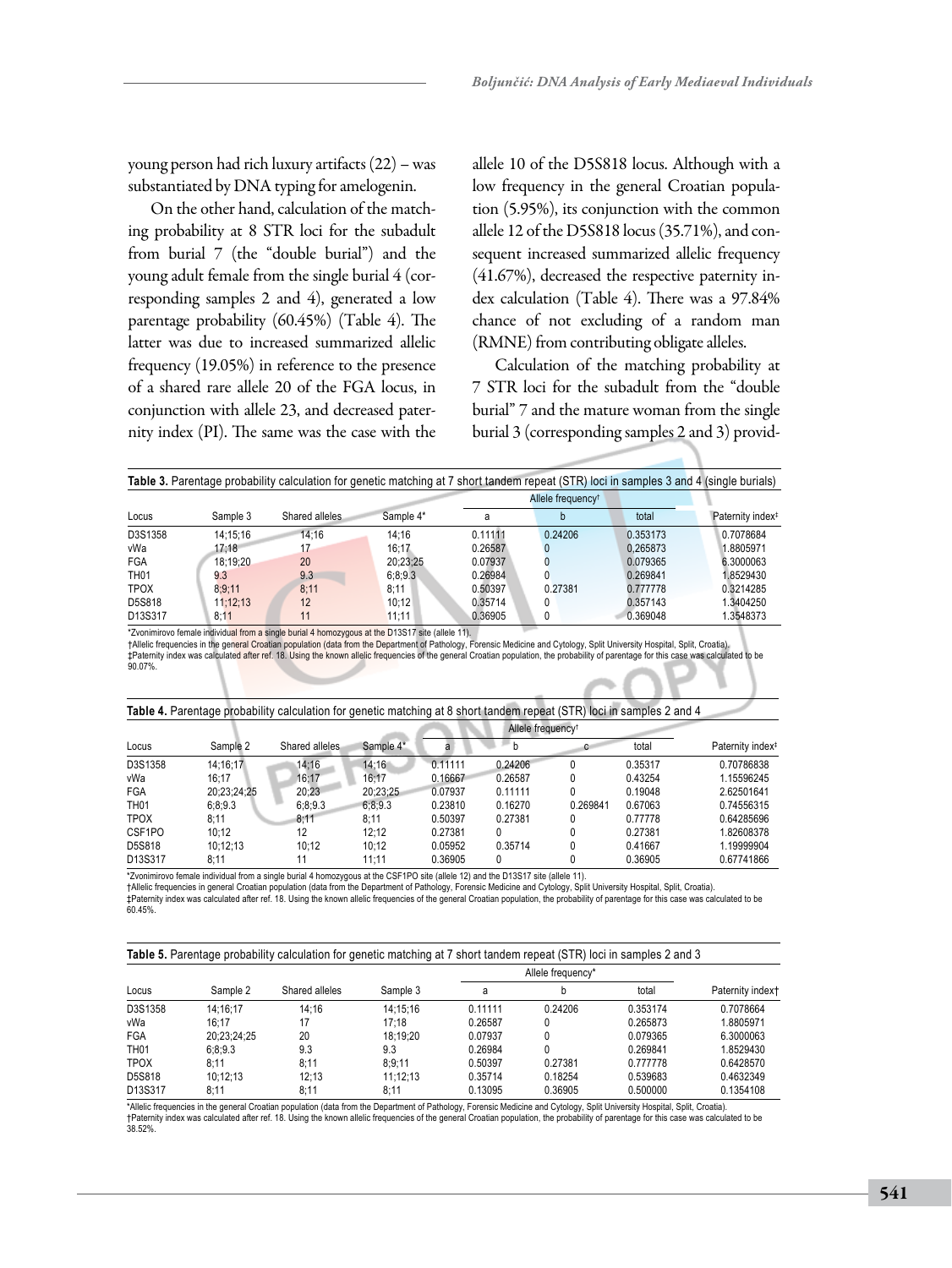ed the significantly lower parentage probability (38.52%; Table 5), in comparison with the above cases. This was due to high total frequencies of shared more or less common alleles, the latter being present individually or in conjunction with other alleles. Consequently, low paternity index (PI) values were obtained, except for the individually present shared rare allele 20 of the FGA locus (Table 5). There was a 98.93% chance of non-exclusion of a random man (RMNE) from contributing obligate alleles.

Due to the match in only 4 loci, no probability percentages of a possible genetic matching were calculated for other sample combinations (1 and 3, 1 and 4), because they would not provide statistical significance.

#### **Discussion**

In terms of autosomal STRs, the results of DNA analysis obtained in the present study showed statistically high parentage probability as to the genetic matching between individuals from a supposed "double burial" (burial 7) at the early mediaeval Zvonimirovo site. The same was true for the case with 2 females from the single burials 3 and 4 located in another block of the same cemetery complex. Parentage probabilities in terms of a possible genetic matching of a subadult from a "double burial" with the adult, ie mature woman from single burials 4 and 3, were significantly lower. The latter fact indicates possible authentic relatedness of genetically matched individuals with increased parentage probabilities (18). However, one has to bear in mind that in STR genotyping of bioarchaeological material, the results of genetic matching can easily be misinterpreted ("false matching") without the inclusion of additional data, as is also the case in forensic medicine (16). On the basis of the obtained alleles at STR loci of the individuals (samples) processed in DNA typing, the Zvonimirovo mediaeval series fits into the general Croatian population.

The testing of a "double burial" hypothesis was performed on the basis of bioarchaeological data indicating that 2 individuals were interred in Zvonimirovo burial 7. The latter was apparently considered by Tomičić (22) to be a single inhumation. The procedure was carried out in order to investigate whether the adult female and the subadult were possibly related, or it was merely a case of randomly buried unrelated skeletal remains in a grave pit, with the given scanty archaeological inventory (22). On the basis of the obtained elevated probability percentages in terms of STR loci matching we can assume that it is apparently a question of a double burial, ie an intentional common inhumation of the 2 individuals, due to possible consanguinity.

As for the case of 2 female individuals from the individual Zvonimirovo burials 3 and 4, shared cranial non-metric data matched with high parentage probability calculations.

As early as in 1967, Berry and Berry (37) pointed to major genetic, ie epigenetic determination of discontinuous variants. In more recent studies cranial non-metric variants have been successfully used to assess biological relatedness (36) and evolutionary relationships (38-41), in addition to the most recent identification of familial relationships (42). However, Berry and Berry (37) made no attempt to distinguish between ossicle at lambda, and the true "interparietal" Inca bone formed from the membraneous part of the occipital bone. On the other hand, a variant of a classical 3-part Inca bone observed in the individual from a single burial 3 in our study is considered an anomaly as a result of irregular ossification of the upper portion of the occipital squama (28). It was present in association with the lambdoid ossicles (28).

Although some studies suggest artificial cranial deformation having influence on discontinuous morphological traits (43), specifically on the increased complexity of the lambdoid suture (44), the research of Konigsberg et al (45) also showed that biodistances derived by using non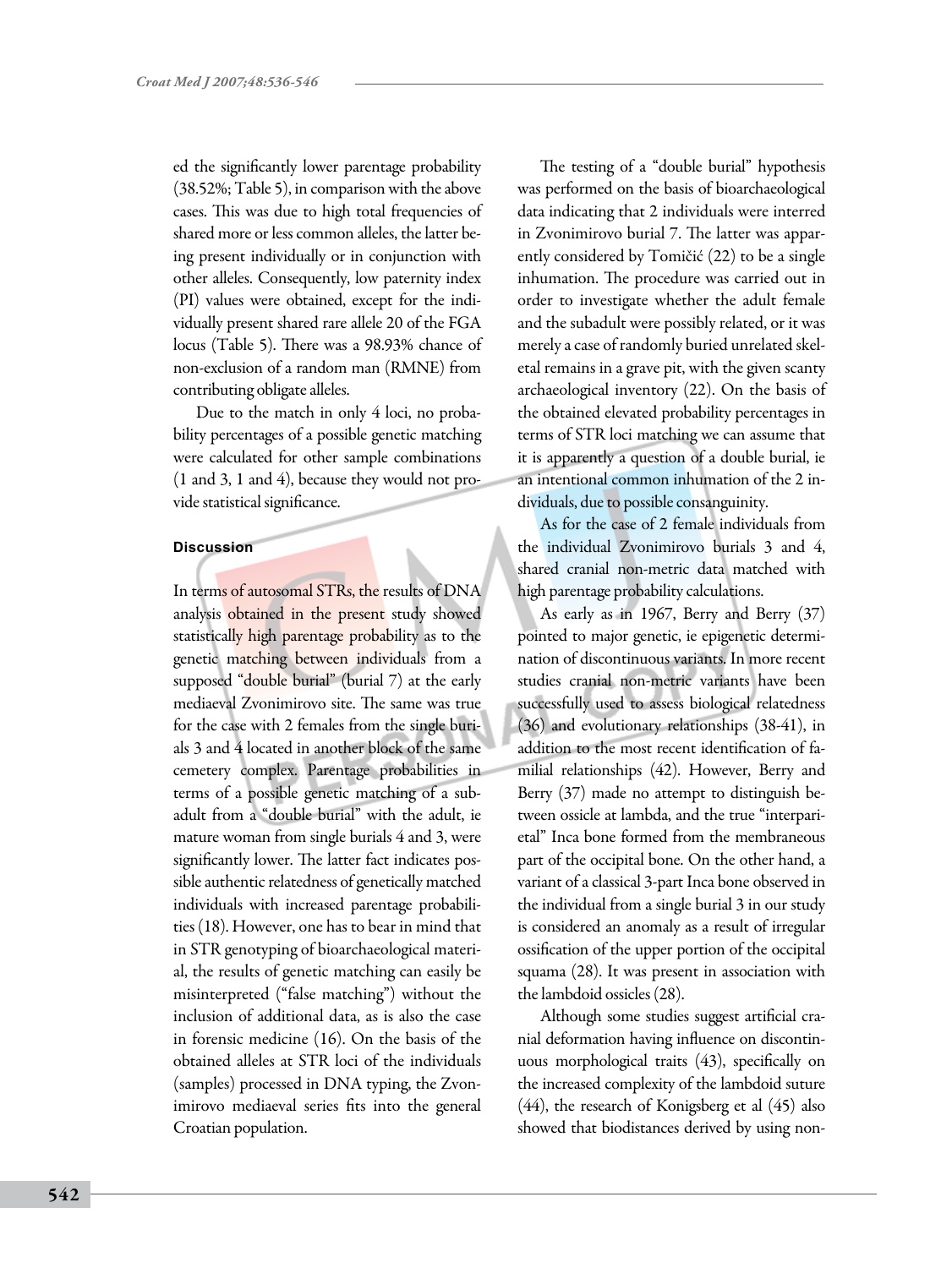metric traits of deformed crania differ little from distances calculated without such traits. The presence of lambdoid ossicles in both female individuals from the Zvonimirovo site, is not combined with any form of cranial deformation, and it is most likely a question of inherited variants (37). The obtained results of genomic DNA analysis matching with the shared non-metric variants suggest a possible genetic relationship between the 2 individuals in question.

A single or several loci dropout, or multiple alleles obtained in the present study, is usually considered to be the result of DNA degradation or bacterial DNA contamination from the soil. In our case the extremely cautious handling of the material prior to DNA typing and analysis performed after repeated DNA extraction and purification, in addition to the fact that no one from the staff/investigators matched the multiple allele genotypes, suggests authentic DNA amplification. It has to be emphasized that matching of multiple alleles was performed by a separate investigator. If any of the multiallelic profiles matched those of the staff/investigators, we would consider them likely a case of contamination (5) and they would be excluded from the study. We also employed the necessary procedure to confirm that the inhibitors of Taq polymerase (11) were not present in the preparation. In addition, the molecular and morphological sex was in accordance for 3 female samples supplementing the authenticity of early mediaeval DNA (5). However, environmental factors and the taphonomic conditions may induce destructive processes in the teeth DNA, resulting in multiple allele presence ("shadow bands") at some loci, as reported by Ricaut et al (46). The latter is considered to be an indicator of significant degradation of the DNA target (46), which is not unusual for ancient samples.

In reference to the previously mentioned Zvonimirovo series affiliation, Šlaus (12) also reports on the affiliation of the Zvonimirovo (and Josipovo) mediaeval sites with early mediaeval Croatian populations of Slavic ancestry, along with excavations in Stenjevac, Đelekovac, and Đakovo phase 1. On the other hand, a more recent study of the craniometric relationship among mediaeval populations of Central Europe has generated a classification of Zvonimirovo to the Bijelo Brdo population, and Josipovo to the early mediaeval Croatian population (47). However, the discriminating analyses in those studies were generated on a rather small sample, both for the Zvonimirovo/Josipovo site and beyond. In terms of the early mediaeval archaeological material recovered from Zvonimirovo, it was assigned by Tomičić to the Bijelo Brdo Culture (22). Both Slavs and Hungarians, with a rather heterogeneous Slavic component, have been defined as bearers of the Bijelo Brdo Culture (48).

Despite controversial data on the affiliation of the Zvonimirovo mediaeval series, our study showed that a certain gene flow could be presumed, in terms of the presence of alleles that were not common in the general Croatian population, due to migrations. The latter refers to allele 20 of the FGA locus, which has a low frequency in the general Croatian population. One also has to point out to the presence of allele 10 of the D5S818 locus, which has an even lower frequency in the general Croatian population. However, its presence in conjunction with other alleles generated the increased summarized allelic frequencies.

Recent results of the study of the Y chromosomal heritage of the Croatian population on an Adriatic island revealed relatively high frequencies of lineages/mitochondrial haplogroups unusual for European populations (49). They indicate connections of the Croatian population with central Asian populations, possibly derived from the Avars (49). This is particularly interesting in terms of the obtained cranial phenotype affiliation of the 2 female crania from the Zvonimirovo neighboring burials 3 and 4, as they differ somewhat from the rest of the Zvonimirovo early series. The earliest study of the Zvonimiro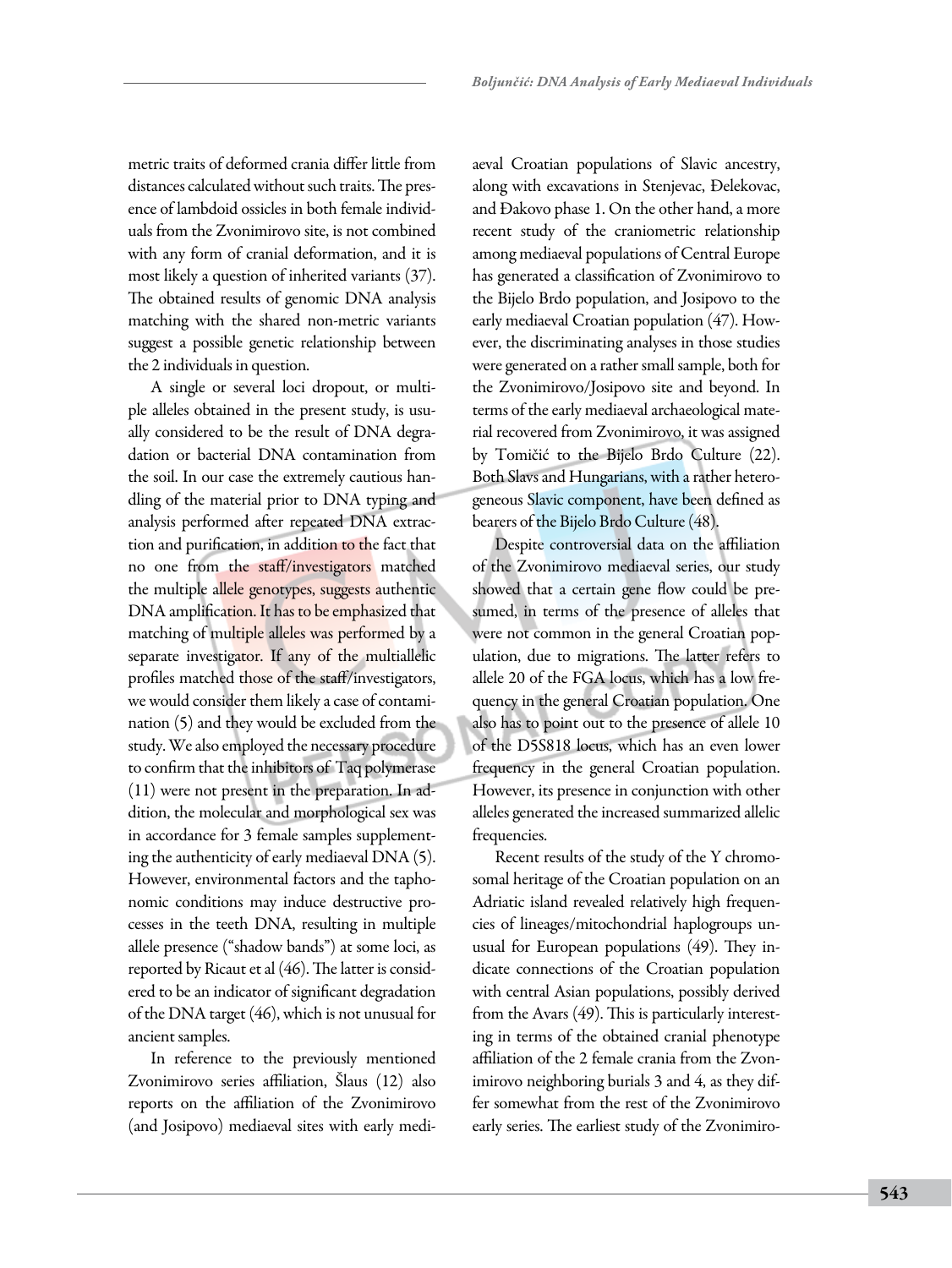vo cranial series suggested the presence of cranial phenotypes with a mixture of Slavic and Mongoloid, ie Avar, characteristics (28). However, any further discussion on a "population" level at this point, in reference to the presence of alleles in the Zvonimirovo mediaeval series that are not characteristic of the general Croatian population, requires a more extensive Zvonimirovo genetic database. Furthermore, PI values over 6.00, in reference to presence of a shared rare allele 20 of the FGA locus point to high matching probabilities of the 2 pairs of samples processed for STR genotyping (samples 1 and 2, and 3 and 4). However, Biruš et al (16) have found that in some cases in DNA typing of war victims even a relatively high PI over 10.00 might not be sufficiently high for the correct determination of identity without bearing in mind the important role of some classical anthropological data besides molecular elements, likewise employed in the present study.

Low frequency of the allele 20 of the FGA locus and its presence, individually or in conjunction with other alleles, in all 4 individuals, points to possible local inbreeding. It is well known that the greater the presence of alleles with low frequency in a population, the higher the possibility of relatedness within a population (18). The observed clear case of homozygosis in the individual from a single burial 4 supports the possibility of local inbreeding, considering that inbreeding increases homozygosis. Inbreeding has been an important issue, especially when it is the question of small populations where the expectance of relationship between individuals is more likely. In terms of the mediaeval Zvonimirovo series, even some historical incidents (50) may have influenced local inbreeding at some point. However, final conclusion on the homozygosis frequency at the Zvonimirovo site will be possible after generating a more extensive database for molecular analysis.

In conclusion, the obtained elevated probability percentages for autosomal STR loci matches and high paternity index in reference to the

presence of a rare allele shared among matched individuals supported their possible relatedness in accordance with bioarchaeological data. However, at this point the kinship lineages remain unknown. We assume that it is the question of an intentional double burial based on a close familial relationship, ie 2 single neighboring inhumations based on consanguinity, rather than a strong social relationship. In addition, results for sex-determination of the amelogenin locus were compatible with sex-estimation for the 3 female individuals whose sex could be estimated from the morphological analysis in the previous (28) and present studies. They substantiate the authenticity of early mediaeval DNA amplification (5). The next step in the analysis of the remains from the Zvonimirovo site will include the mitochondrial DNA analysis, as well as the generation of a more extensive Zvonimirovo database for molecular genetic analysis. Future studies will provide additional answers in reference to the kinship lineages within the cemetery complex and allow broader insights into the burial organization, ie funerary behavior in reference to possible relatedness or the social positions of early mediaeval individuals buried at the Zvonimirovo site.

#### **Acknowledgments**

This study was supported by Ministry of Science, Education, and Sports (grant No. 01970105). I thank Prof. Dr Š. Anđelinović, Head of the Department of Pathology, Forensic Medicine and Cytology, Split University Hospital, for their support and for allowing the bioarchaeological material to be processed for DNA analysis. I thank Dr D. Sutlović from the Department of Pathology, Forensic Medicine and Cytology, Split University Hospital for performing technical procedures in this study. I also thank Ms B. Režić for preparing the material for DNA typing.

#### **References**

- 1 Oota H, Saitou N, Matsushita T, Ueda S. A genetic study of 2000-year old human remains from Japan using mitochondrial DNA sequences. Am J Phys Anthropol. 1995;98:133-45. [Medline:8644875](http://www.ncbi.nlm.nih.gov/sites/entrez?cmd=Retrieve&db=PubMed&list_uids=8644875&dopt=Abstrac)
- 2 Fily ML, Crubézy E, Courtaud P, Keyser C, Ebrard D, Ludes B. Analyse paléogénétique des sujets de la grotte sépulcrale d'Elzarreko Karbia (Bronze ancien, Pays Basque). C R Acad Sci III. 1998;321:79-85. [Medline:9759357](http://www.ncbi.nlm.nih.gov/sites/entrez?cmd=Retrieve&db=PubMed&list_uids=9759357&dopt=Abstrac)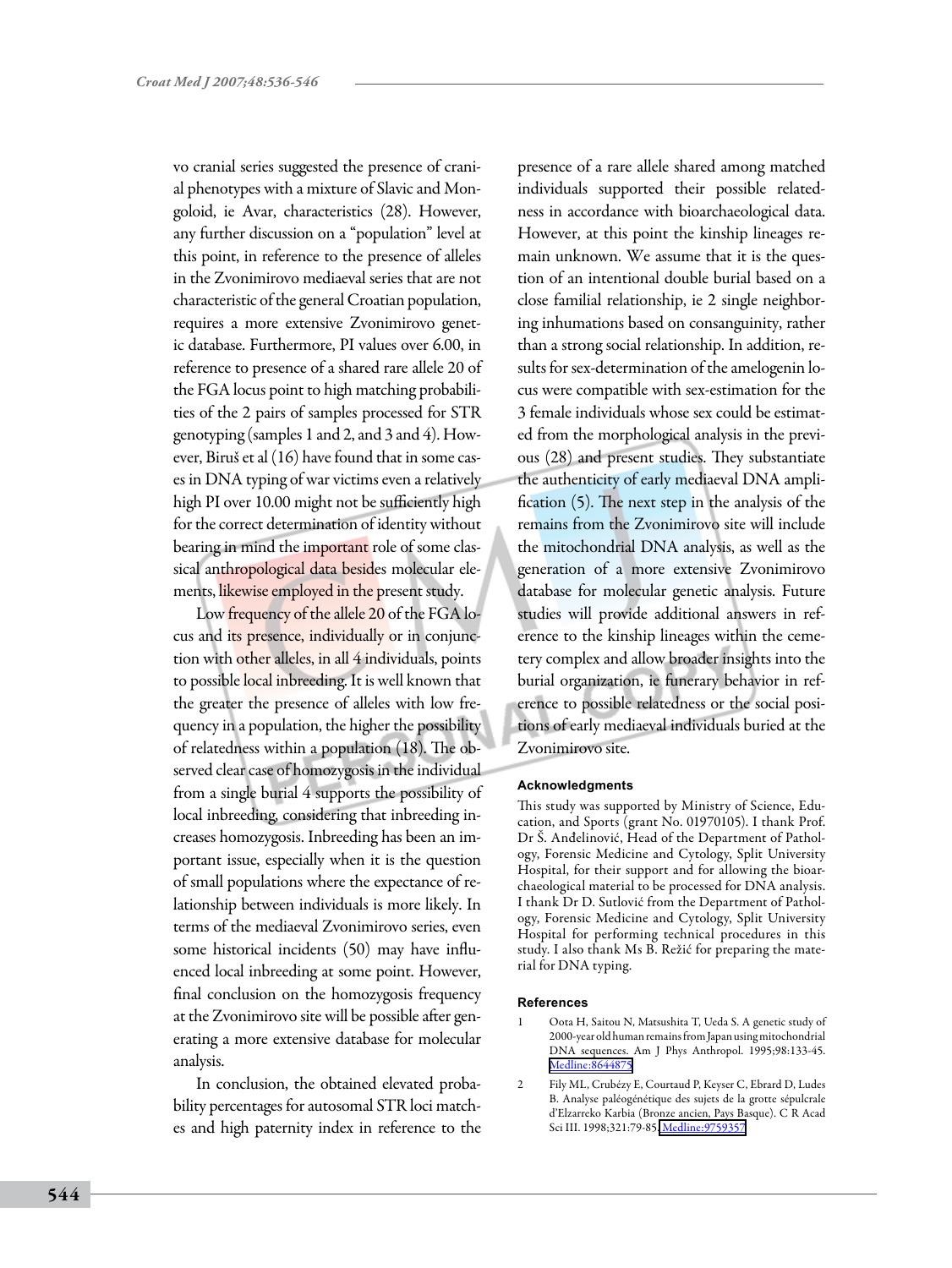- Stone AC, Stoneking M. Analysis of ancient DNA from a prehistoric Amerindian cemetery. Philos Trans R Soc Lond B Biol Sci. 1999;354:153-9[. Medline:10091255](http://www.ncbi.nlm.nih.gov/sites/entrez?cmd=Retrieve&db=PubMed&list_uids=10091255&dopt=Abstrac)
- Schultes T, Hummel S, Herrmann B. Ancient DNA-typing approaches for the determination of kinship in a disturbed collective burial site. Anthropol Anz. 2000;58:37-44. [Medline:10816784](http://www.ncbi.nlm.nih.gov/sites/entrez?cmd=Retrieve&db=PubMed&list_uids=10816784&dopt=Abstrac)
- 5 Keyser-Tracqui C, Crubézy E, Ludes B. Nuclear and Mitochondrial DNA Analysis of a 2,000-Year-Old Necropolis in the Egyin Gol Valley of Mongolia. Am J Hum Genet. 2003;73:247-60[. Medline:12858290](http://www.ncbi.nlm.nih.gov/sites/entrez?cmd=Retrieve&db=PubMed&list_uids=12858290&dopt=Abstrac)
- 6 Adachi N, Dodo Y, Ohshima N, Doi N, Yoneda M, Matsumura H. Morphologic and Genetic Evidence for the Kinship of Juvenile Skeletal Specimens from a 2,000 Yearold Double Burial of the Usu-Moshiri Site, Hokkaido, Japan. Anthropol Sci. 2003;111:347-63.
- 7 Clisson I, Keyser C, Francfort HP, Crubezy E, Samashev Z, Ludes B. Genetic analysis of human remains from a double inhumation in a frozen kurgan in Kazakhstan (Berel site, Early 3rd Century BC). Int J Legal Med. 2002;116:304-8. [Medline:12376844](http://www.ncbi.nlm.nih.gov/sites/entrez?cmd=Retrieve&db=PubMed&list_uids=12376844&dopt=Abstrac)
- 8 Adachi N, Suzuki T, Sakaue K, Takigawa W, Ohshima N, Dodo Y. Kinship analysis of the Jomon skeletons unearthed from a double burial at the Usu-Moshiri site, Hokkaido, Japan. Anthropol Sci. 2006;114:29-34.
- 9 Alonso A, Martin P, Albarrán C, García P, Primorac D, García O, et al. Specific quantification of human genomes from low copy number DNA samples in forensic and ancient DNA studies. Croat Med J. 2003;44:273-80. [Medline: 12808718](http://www.ncbi.nlm.nih.gov/sites/entrez?cmd=Retrieve&db=PubMed&list_uids=12808718&dopt=Abstrac)
- 10 Alonso A, Martín P, Albarrán C, García P, García O, de Simón LF, et al. Real-time PCR designs to estimate nuclear and mitochondrial DNA copy number in forensic and ancient DNA studies. Forensic Sci Int. 2004;139:141-9. [Medline:15040907](http://www.ncbi.nlm.nih.gov/sites/entrez?cmd=Retrieve&db=PubMed&list_uids=15040907&dopt=Abstrac)
- 11 Sutlovic D, Definis Gojanovic M, Andelinovic S, Gugic D, Primorac D. Taq polymerase reverses inhibition of quantitative real time polymerase chain reaction by humic acid. Croat Med J. 2005;46:556-62. [Medline:16100758](http://www.ncbi.nlm.nih.gov/sites/entrez?cmd=Retrieve&db=PubMed&list_uids=16100758&dopt=Abstrac)
- 12 Šlaus M. The bioarchaeology of continental Croatia. Oxford: Archaeopress; 2002.
- 13 Primorac D, Andelinovic S, Definis-Gojanovic M, Drmic I, Rezic B, Baden MM, et al. Identification of war victims from mass graves in Croatia, Bosnia, and Herzegovina by use of standard forensic methods and DNA typing. J Forensic Sci. 1996;41:891-4[. Medline:8789853](http://www.ncbi.nlm.nih.gov/sites/entrez?cmd=Retrieve&db=PubMed&list_uids=8789853&dopt=Abstrac)
- 14 Alonso A, Andelinovic S, Martín P, Sutlovic D, Erceg I, Huffine E, et al. DNA typing from skeletal remains: evaluation of multiplex and megaplex STR systems on DNA isolated from bone and teeth samples. Croat Med J. 2001;42:260-6. [Medline:11387635](http://www.ncbi.nlm.nih.gov/sites/entrez?cmd=Retrieve&db=PubMed&list_uids=11387635&dopt=Abstrac)
- 15 Gornik I, Marcikic M, Kubat M, Primorac D, Lauc G. The identification of war victims by reverse paternity is associated with significant risks of false inclusion. Int J Legal Med. 2002;116:255-7[. Medline:12376832](http://www.ncbi.nlm.nih.gov/sites/entrez?cmd=Retrieve&db=PubMed&list_uids=12376832&dopt=Abstrac)
- 16 Birus I, Marcikic M, Lauc D, Dzijan S, Lauc G. How high should paternity index be for reliable identification of war victims by DNA typing? Croat Med J. 2003;44:322-6. [Medline:12808726](http://www.ncbi.nlm.nih.gov/sites/entrez?cmd=Retrieve&db=PubMed&list_uids=12808726&dopt=Abstrac)
- 17 Andelinovic S, Sutlovic D, Erceg Ivkosic I, Skaro V, Ivkosic A, Paic F, et al. Twelve-year experience in identification of skeletal remains from mass graves. Croat Med J. 2005;46: 530-9[. Medline:16100755](http://www.ncbi.nlm.nih.gov/sites/entrez?cmd=Retrieve&db=PubMed&list_uids=16100755&dopt=Abstrac)
- 18 Primorac D, Schanfield MS. Application of forensic DNA testing in the legal system. Croat Med J. 2000;41:32-46. [Medline:10810166](http://www.ncbi.nlm.nih.gov/sites/entrez?cmd=Retrieve&db=PubMed&list_uids=10810166&dopt=Abstrac)
- Sutlović D, Definis Gojanović M, Anđelinović Š. Rapid extraction of human DNA containing humic acid. Croatica Chemica Acta. 2007;80:117-20.
- 20 Benecke M. DNA typing in forensic medicine and in criminal investigations: a current survey. Naturwissenchaften. 1997; 84:181-8.
- 21 Hummel S, Bramanti B, Schultes T, Kahle M, Haffner S, Herrmann B. Megaplex DNA typing can provide a strong indication of the authenticity of ancient DNA amplifications by clearly recognizing any possible type of modern contamination. Anthropol Anz. 2000;58:15-21[. Medline:](http://www.ncbi.nlm.nih.gov/sites/entrez?cmd=Retrieve&db=PubMed&list_uids=10816781&dopt=Abstrac) [10816781](http://www.ncbi.nlm.nih.gov/sites/entrez?cmd=Retrieve&db=PubMed&list_uids=10816781&dopt=Abstrac)
- 22 Tomičić Ž. Early mediaeval graveyard Zvonimirovo-Veliko Polje, the municipality of Sopje. In: Tomičić Ž, editor. Zvonimirovo and Josipovo graveyards from the Croatian early mediaeval period in the Virovitica and Podravina County. Zagreb-Virovitica: Institut za arheologiju u Zagrebu; 1997. p. 37-43.
- 23 Krogman WM, Işcan MY. The human skeleton in forensic medicine. 2nd ed. Springfield, IL: Charles C Tomas; 1986.
- 24 Bass WM. Human osteology: a laboratory and field manual of the human skeleton. 3rd ed. Columbia, MO: Missouri Archaeological Society;1987.
- 25 Meindl RS, Lovejoy CO. Ectocranial suture closure: a revised method for the determination of skeletal age at death based on the lateral-anterior sutures. Am J Phys Anthropol. 1985;68:57-66. [Medline:4061602](http://www.ncbi.nlm.nih.gov/sites/entrez?cmd=Retrieve&db=PubMed&list_uids=4061602&dopt=Abstrac)
- 26 Lovejoy CO. Dental wear in the Libben population: its functional pattern and role in the determination of adult skeletal age at death. Am J Phys Anthropol. 1985;68:47-56. [Medline:4061601](http://www.ncbi.nlm.nih.gov/sites/entrez?cmd=Retrieve&db=PubMed&list_uids=4061601&dopt=Abstrac)
- 27 Ubelaker DH. Human skeletal remains. 2nd ed. Washington, DC: Taraxacum Press; 1989.
- 28 Boljunčić J. Anthropological analysis of the early mediaeval graveyard Zvonimirovo-Veliko Polje. In: Tomičić Ž, editor. Zvonimirovo and Josipovo graveyards from the Croatian early mediaeval period in the Virovitica and Podravina County. Zagreb-Virovitica: Institut za arheologiju u Zagrebu; 1997. p.53-61.
- 29 Schwartz TR, Schwartz EA, Mieszerski L, McNally L, Kobilinsky L. Characterization of deoxyribonucleic acid (DNA) obtained from teeth subjected to various environmental conditions. J Forensic Sci. 1991;36:979-90. [Medline:1680960](http://www.ncbi.nlm.nih.gov/sites/entrez?cmd=Retrieve&db=PubMed&list_uids=1680960&dopt=Abstrac)
- 30 Pötsch L, Meyer U, Rothschild S, Schneider PM, Rittner C. Application of DNA techniques for identification using human dental pulp as a source of DNA. Int J Legal Med. 1992;105:139-43[. Medline:1419874](http://www.ncbi.nlm.nih.gov/sites/entrez?cmd=Retrieve&db=PubMed&list_uids=1419874&dopt=Abstrac)
- 31 Pfeiffer H, Hühne J, Seitz B, Brinkmann B. Influence of soil storage and exposure period on DNA recovery from teeth. Int J Legal Med. 1999;112:142-4[. Medline:10048676](http://www.ncbi.nlm.nih.gov/sites/entrez?cmd=Retrieve&db=PubMed&list_uids=10048676&dopt=Abstrac)
- 32 Hochmeister MN, Budowle B, Borer UV, Eggmann U, Comey CT, Dirnhofer R. Typing of deoxyribonucleic acid (DNA) extracted from compact bone from human remains. J Forensic Sci. 1991;36:1649-61[. Medline:1685164](http://www.ncbi.nlm.nih.gov/sites/entrez?cmd=Retrieve&db=PubMed&list_uids=1685164&dopt=Abstrac)
- 33 Burgi SB, editor. First European-American intensive course in PCR based clinical and forensic testing. Split (Croatia): Genomix; 1997.